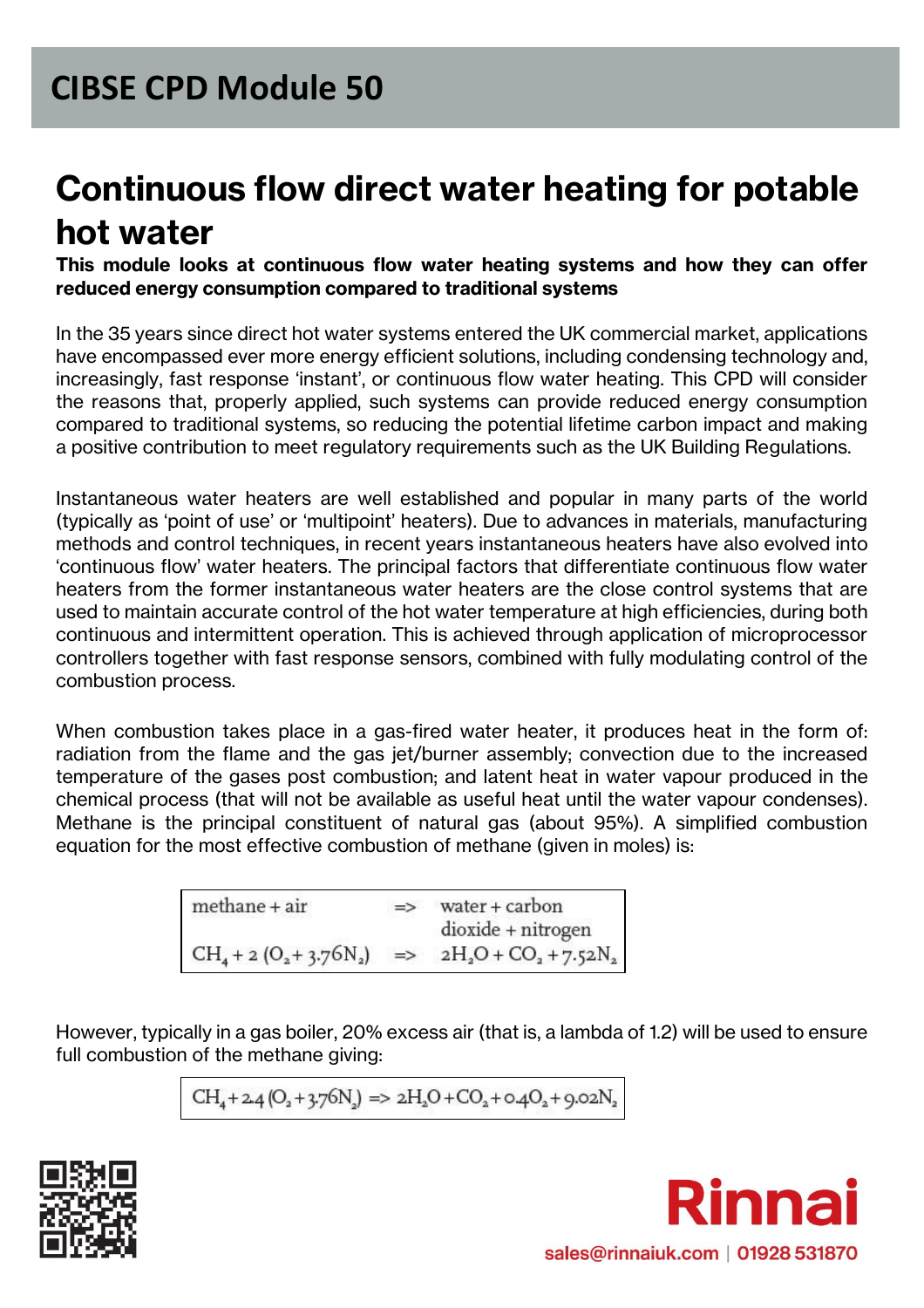Where the excess air would be evidenced by oxygen being present in the discharged flue gases. The excess air will also reduce the temperature of the gases leaving the combustion process, and reduce the transfer of heat to the water passing through the heat exchanger. The operating effectiveness of the water heater will improve with closer control of lambda to ensure that just enough excess air is supplied. Approximately every 1% extra oxygen supplied in the excess air results in 0.5% efficiency loss.<sup>1</sup> (For an explanation of stoichiometric ratios and lambda, see the August 2012 CIBSE Journal CPD.)

*Figure 1***: A continuous flow condensing hot water heater**



In modern continuous flow water heater, such as that shown in Figure 1, the controller alters the combustion air and gas rates to ensure a near stoichiometric air to gas volume ratio, to maintain the most effective combustion at all points of operation.

Water is heated only while it is flowing – a water flow sensor measures the water flow and sends a signal to the controller. The controller monitors the temperature of the water passing through the system and calculates how much combustion air and gas is required to achieve the required increase in water temperature.

Typically, an outlet water low thermal inertia thermistor (that is, one with a fast response time) measures the temperature of the water being produced and maintains the desired water outlet temperature.

Should the water flow rate exceed the capacity of the water heater, a water flow control valve will reduce the flow of water to maintain the set temperature. A variable speed fan, complete with a fan rotation sensor, is used in conjunction with the modulating gas valve to supply the correct amount of gas. Feedback information provides virtually instant error signals to the gas and water controller so that it is able to provide rapid responses to a change in demand for hot water or a change in temperature requirements. The system maximises system efficiency and, by tightly controlling the combustion process, also minimises the emissions of  $NO<sub>x</sub>$  that will increase as excess oxygen rises and reacts with  $N_2$  in the high temperature area of the flame. Safety is assured by the controller continuously monitoring the system components, including both a flame sensor checking for correct ignition and exhaust flow sensing.



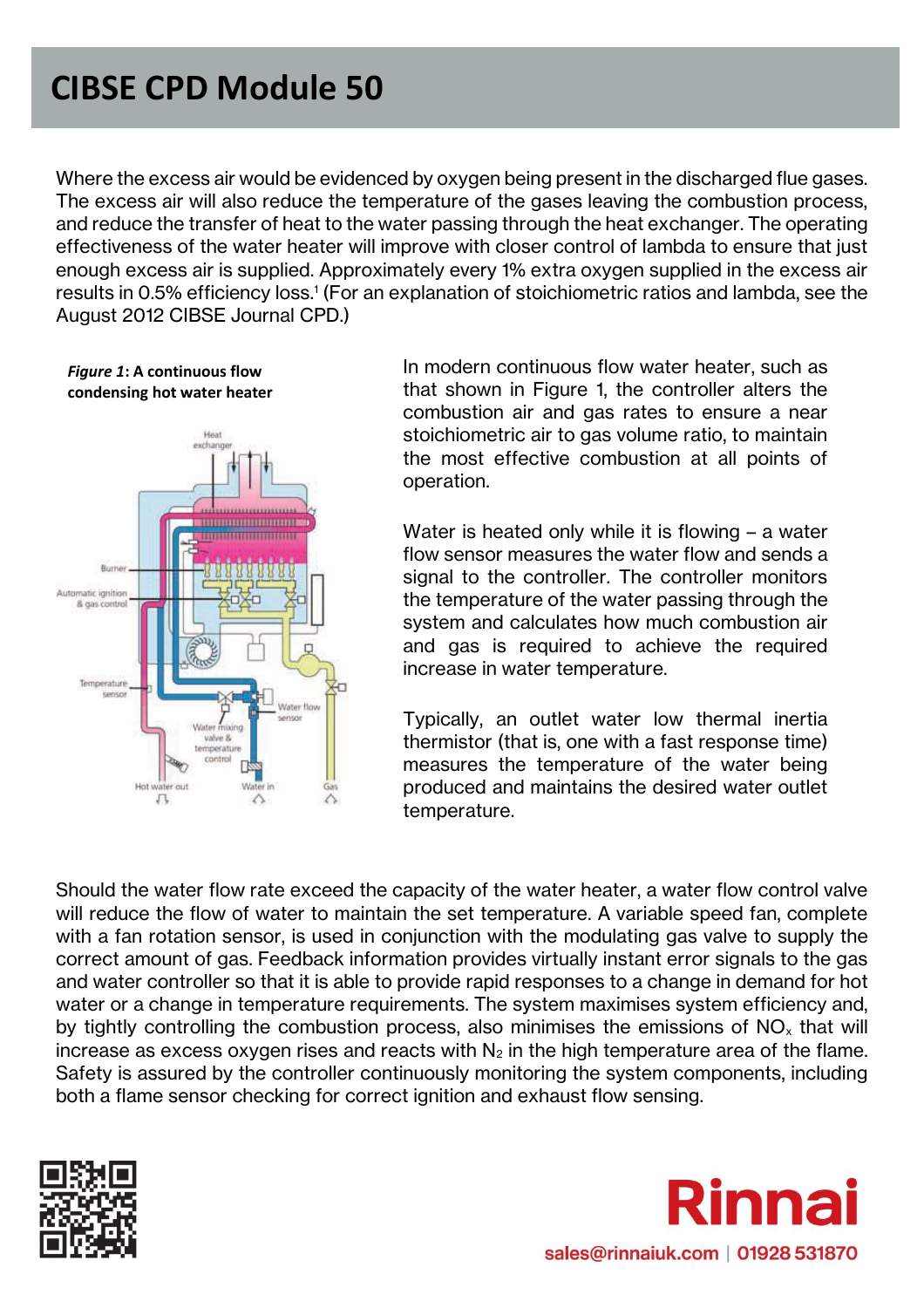*Figure 2:* **Hot water temperatures at varying flowrates, from an example condensing continuous flow water heater with a design maximum load of 54kW**



The output from such a heater can be very stable – an example heater (tested as per EN132032) provides the outlet hot water temperatures shown in Figure 2, where the hot water draw-off rate starts at 12.73 L/minute, then instantaneously reduces to 7 L/minute and then reverts to 12.73 L/minute. The temperature of the hot water remains stable within a few degrees of a set point (in this case, 55°C).

#### **Water heater operating efficiencies**

Efficiencies are variously quoted both in terms of 'net' and 'gross' efficiency. Gross efficiency calculations will include all the energy available from the fuel, including the energy due to the latent heat (water vapour) in the flue gas (an additional potential heat source of 3.6 MJ per  $m<sup>3</sup>$ refined natural gas out of the available total of 38 MJ/m $^{\rm 3)}$ . $^{\rm 3}$ 

Hence, net efficiencies are higher than gross, as illustrated in the comparison in Figure 3. In theory, the latent heat can be fully recovered if, somewhere in the water heater, before the flue gases are expelled they are cooled to less than 20°C. Condensation will start at 57°C, and at a gas temperature of 30°C, approximately 70-80% of latent heat will be recovered.1 Historically, the UK has used gross calorific values, but since EU standards apply net values, this has now become the more frequently applied standard.<sup>4</sup>



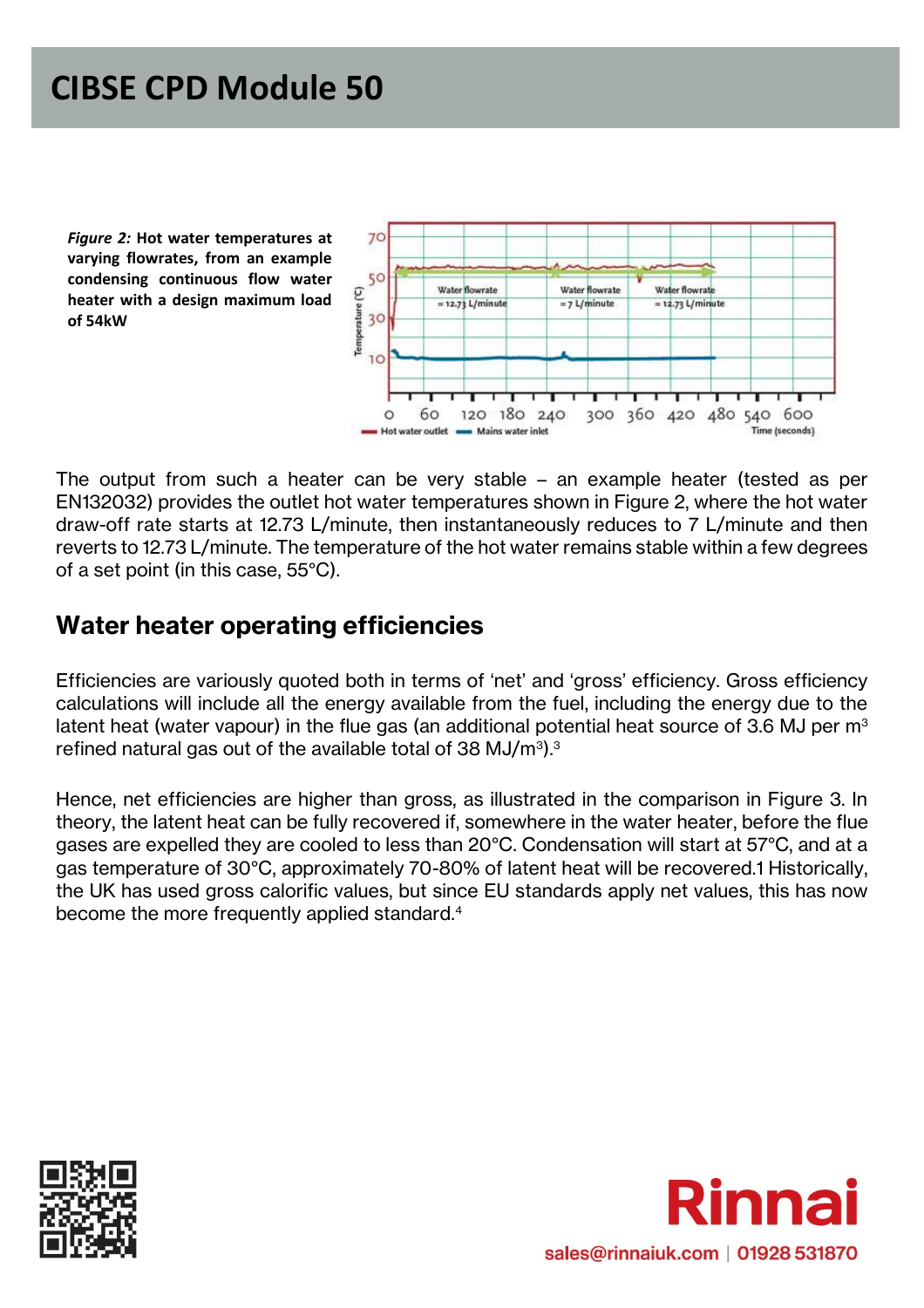

#### **Figure 3: Gross and net calorific values for natural gas**

The true 'thermal efficiency' of a domestic water hot water system is the useful energy delivered (through hot water at the point of use) divided by the energy consumed (for example, in the form of gas, oil and electricity). However, to calculate this in practice will be difficult, since it is dependent on the incoming mains water temperatures and the pattern of usage (and associated distribution losses). Direct and indirect water heating are not easy to compare, but at full load well installed systems are unlikely to show great differences in primary energy conversion (for example, burning of gas). However, it is the transfer of the heat to the water, both at full load and part load, where a direct-fi red water system is likely to benefit.

The overall efficiency of a conventional condensing boiler linked in with a secondary hot water storage vessel (as shown in Figure 4) will be limited, due to the losses in the primary heating circuit and hot water cylinder but, more importantly, due to the lack of potential for condensing operation during times of low domestic hot water consumption.



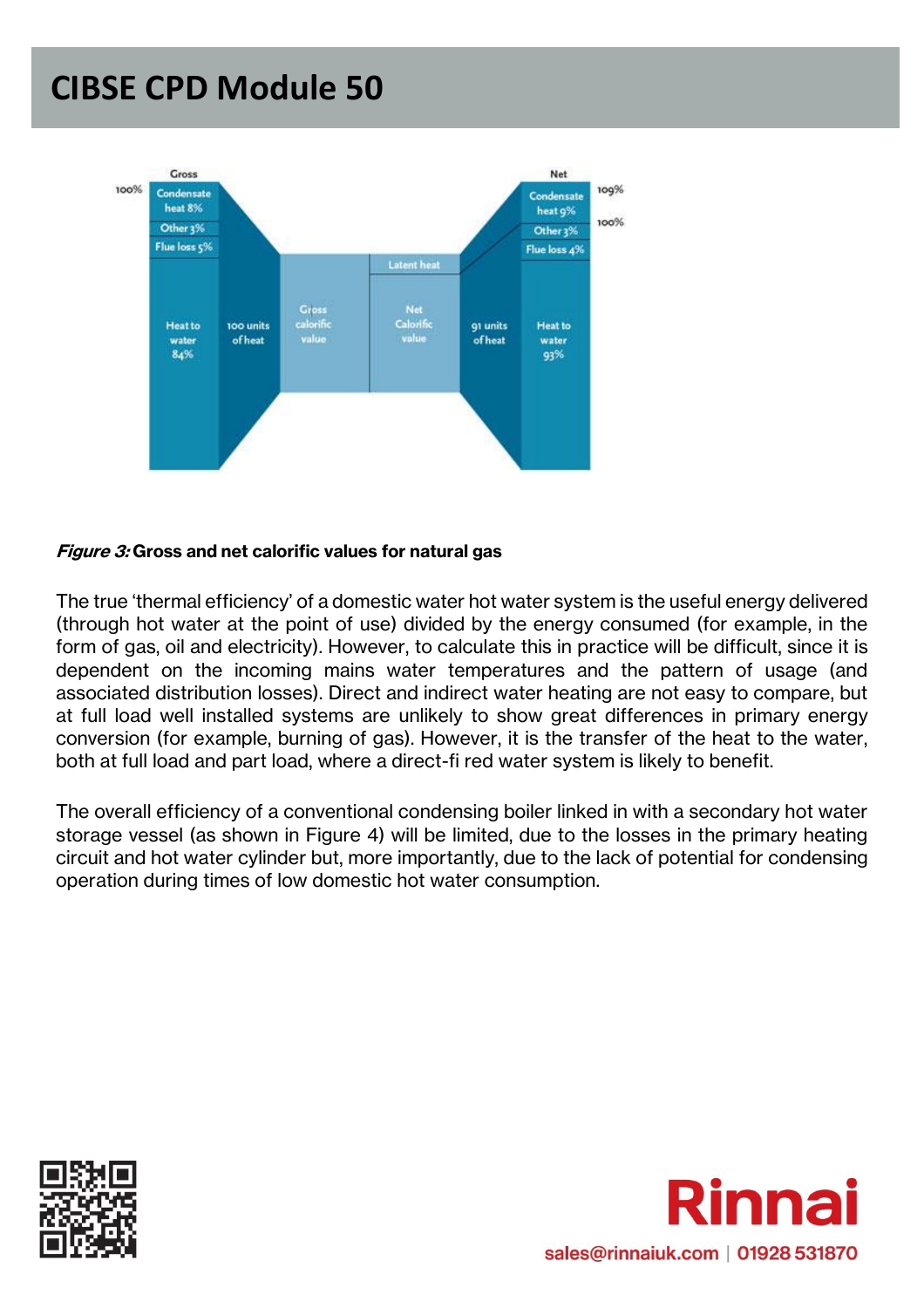

#### **Figure 4: Example heating and domestic hot water schematic**

Stored hot water needs to be maintained at 60°C (to prevent problems of Legionella as required by HSE L85) for at least one hour per day. The store will lose heat to the surrounding environment – for example, the Non-Domestic Heating, Cooling and Ventilation Compliance Guide<sup>6</sup> (the supporting document to the UK Building Regulations) indicates a (recommended maximum) heat loss of 4.7 kWh per day for a 1,000 litre domestic hot water cylinder. The same loss will be evident with any storage water condensing heating system, including direct-fi red systems.

During periods when there is little or no hot water draw-off, if the stored water is to be maintained at 60°C, the primary top up heating feed in the storage vessel will have water returning to the boiler at a temperature greater than 60°C. Since condensing boilers require return water temperatures of below 57°C to operate in condensing mode, it can be challenging at times of low hot water load to operate at its expected condensing efficiency. It should, however, be noted that with careful design the cold water feed into the cylinder can be arranged to maximise the opportunity of keeping the primary return at a lowest possible temperature when used in association with indirect condensing boilers. A condensing continuous flow water heater system (as shown in Figure 1) is constantly fed with water from the mains supply (at approximately 10°C), and this provides the opportunity for it to operate in fully condensing mode at all times.

The range of commercially available continuous hot water heaters can supply from around 100 L/hour to more than 1,000 L/hour. However, where there is a requirement for storage – for instance, if there are huge spikes in demand – they can be used as single or multiple units to serve a storage vessel, as in Figure 5. This will allow a turn down to just a few percent of peak while maintaining high combustion efficiencies.



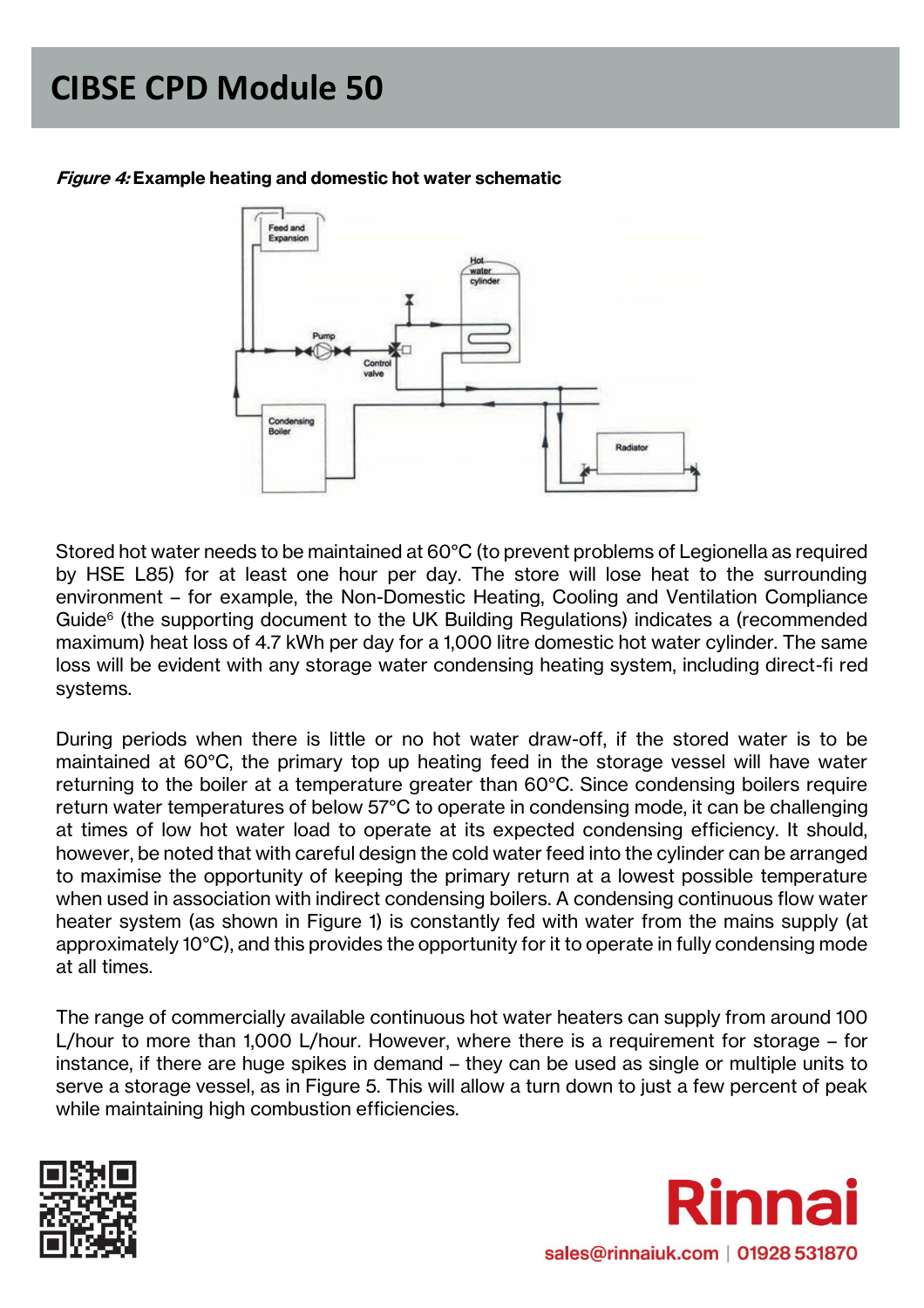Similar arrangements, but using a common thermal store, allow instantaneous hot water heaters to work in conjunction with LZC sources – such as air and ground source heat pumps – to efficiently lift the temperature of the pre-heated water. For direct gas-fired water heaters to condense will depend on the storage tank design and how the feed water is introduced.



**Figure 5: Multiple condensing continuous flow water heaters linked to provide high volume domestic hot water store.**

#### **Meeting the thermal regulations**

The Building Regulations Part L2 and, more particularly, the Non-Domestic Heating, Cooling and Ventilation Compliance Guide, explicitly recognise that the gross efficiency of the primary heater in a direct-fired water heater is allowed to be lower than that of a boiler used by an indirect hot water heating system. The Compliance Guide requires a minimum gross efficiency for direct natural gas-fired water heaters of 73%, compared to the minimum (seasonal) efficiency of a boiler being used to indirectly generate hot water of 80%. The indirect boiler requirement is quoted as 'seasonal' to take account of the variability in performance, as primary return temperatures, and boiler losses, vary in use. In a direct-fired water heater system, there will be fewer opportunities for energy loss (no primary pipework, and the fuel consumed will be directly linked to the water heated) so although the required efficiency of the heat source is lower, it is likely that the overall installed 'true' efficiency will be higher. When comparing solutions for the combined provision of space heating and hot water with that of a direct water heating system, it is important to consider the 'whole season efficiency' rather than only peak loads. (Detailed guidance is available in BS EN 15316-3-3:2007 Heating systems in buildings. Method for calculation of system energy requirements and system efficiencies. Domestic hot water systems, generation.)